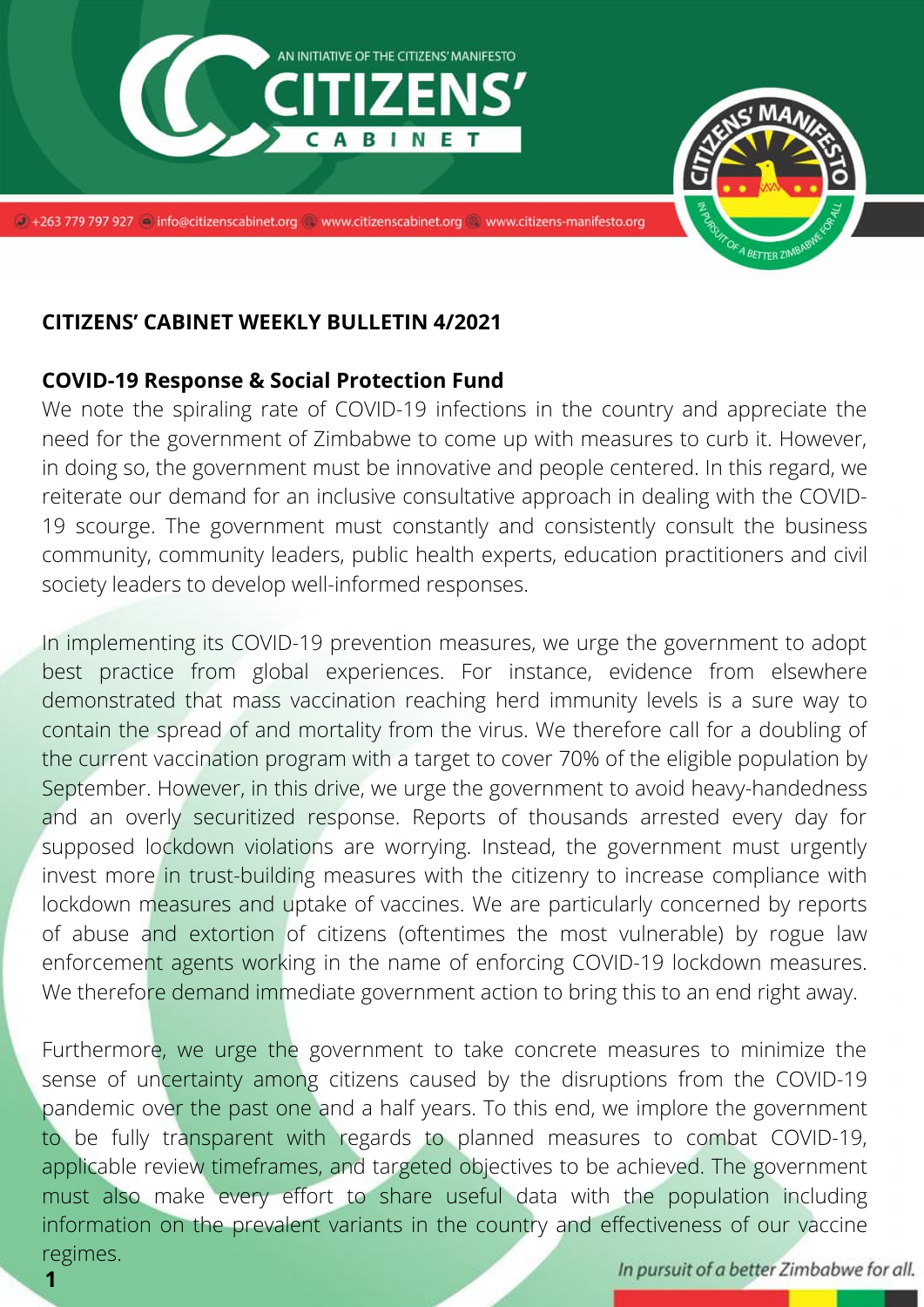

Additionally, due to the prolonged nature of the COVID-19 pandemic and the devastating impact on businesses and citizens' lives, we make a call for the government to urgently set up an ambitious Social Protection Fund funded by a special tax on our natural resource revenues and the expected USD1 billion Special Drawing Rights (SDR) from the IMF, with the aim to provide social grants to struggling families and stimulus funds to small and medium enterprises who have been most adversely affected by this pandemic.

## **Cartels and Illicit Financial Flows**

We are deeply concerned about the exposé on the operations of SOTIC in a recent report by The Sentry titled Shadows and Shell Games: Uncovering an Offshore Business Empire in Zimbabwe. What is most worrying is that at a time when the country's economy is bleeding, the report suggests illicit financial outflows at a massive scale. This includes the use of secrecy jurisdictions such as Mauritius, Cayman Islands, Switzerland, etc. to conceal revenues that ordinarily should be taxed by public revenue authorities.

This leakage of potential public revenues through IFFs seriously undermines the state's capacity to invest in vital socio-economic needs including education and health infrastructure which are at the core of the social contract between the government and citizens.

A second major concern is that the report points to rampant "unequal exchange" where politically connected individuals acquire valuable public assets for a song. The corrosive nature of these kinds of cartels and underhand dealings erode governance as they undermine democratic institutions and accountability systems. This calls for the urgent attention of the Parliamentary Portfolio Committee on Public Finance and all those interested in transparency, accountability and social justice in Zimbabwe.

In pursuit of a better Zimbabwe for all.